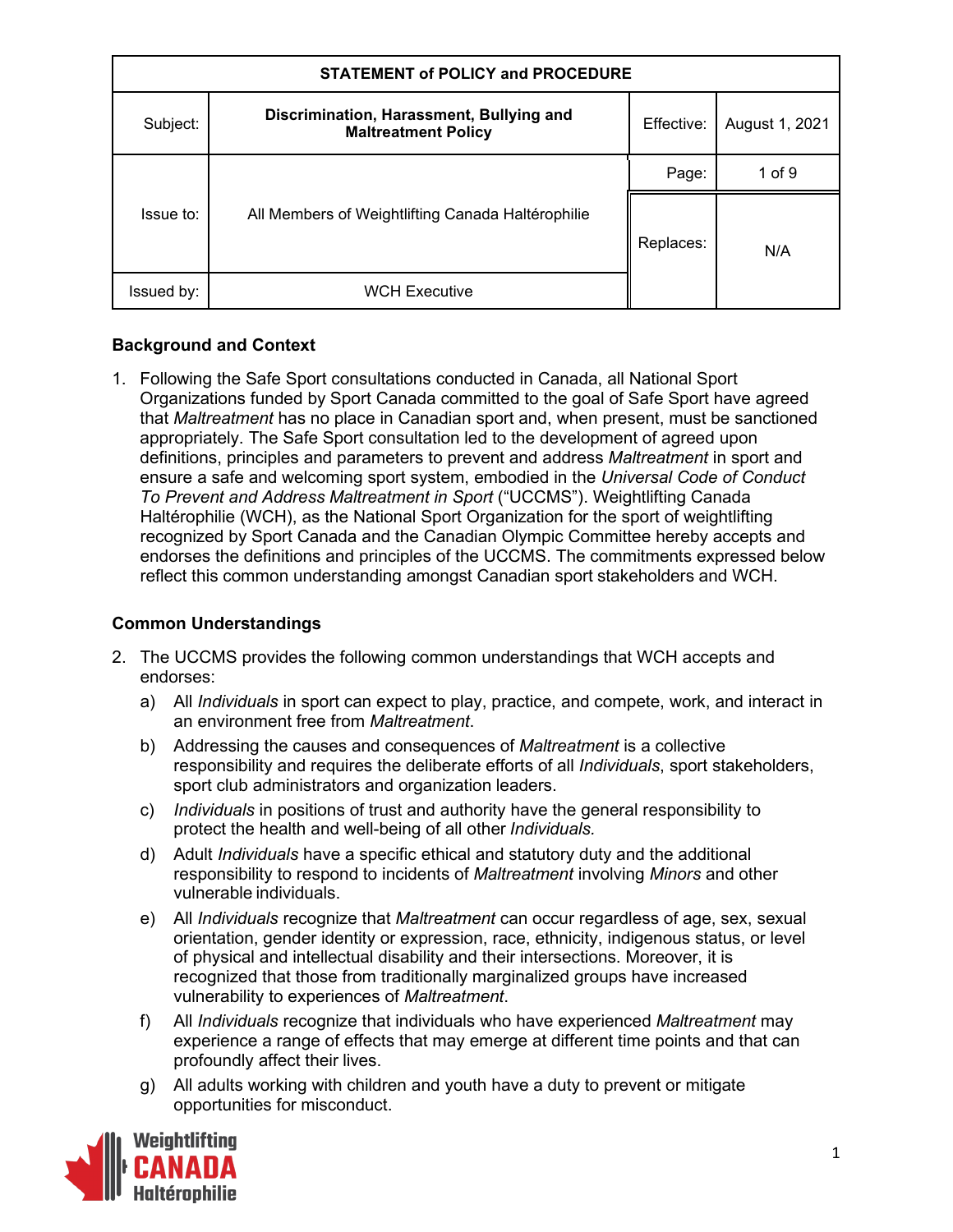| <b>STATEMENT of POLICY and PROCEDURE</b> |                                                                        |            |                |  |
|------------------------------------------|------------------------------------------------------------------------|------------|----------------|--|
| Subject:                                 | Discrimination, Harassment, Bullying and<br><b>Maltreatment Policy</b> | Effective: | August 1, 2021 |  |
|                                          |                                                                        | Page:      | $2$ of $9$     |  |
| Issue to:                                | All Members of Weightlifting Canada Haltérophilie                      | Replaces:  | N/A            |  |
| Issued by:                               | <b>WCH Executive</b>                                                   |            |                |  |

h) In recognition of the historic vulnerability to discrimination and violence amongst some groups, and that continues to persist today, Individuals in positions of trust and authority have a duty to incorporate strategies to recognize systemic bias, unconscious bias, and to respond quickly and effectively to discriminatory practices.

## **WCH's Commitment to safe sport**

- 3. WCH aims to provide a working and sporting environment where the dignity of the individual is respected, free from any form of Discrimination, Harassment, Bullying and Maltreatment including sexual Harassment.
- 4. WCH recognizes that:
	- a) every WCH's employee, volunteer and Individual is entitled to a climate free of Discrimination, Harassment, Bullying and Maltreatment.
	- b) fear of Discrimination, Harassment, Bullying and Maltreatment, including but not limited to sexual, verbal, physical, cyber-Harassment, Abuse, Bullying and unlawful Discrimination can compromise the integrity of the victim and sporting relationships and endanger personal well-being and performance.
	- c) WCH will make every effort to ensure that no employee, volunteer, and Individual is subjected to Discrimination, Harassment, Bullying and Maltreatment.
	- d) WCH will take such disciplinary action as it deems appropriate against any person or Individual under its direction or leadership that is bound by this Policy and who subjects any WCH 's employee, volunteer or Individual to any form of Discrimination, Harassment, Bullying and Maltreatment.

## **Definitions**

- 5. The following definitions shall apply in the context of this Policy.
	- a) "Athlete" means a Minor or adult participant as an athlete in the sport of weightlifting in the context of CWFCH's business, Events and Activities.
	- b) "Bullying or Harassment" means an unwelcomed comment or conduct, directed toward an individual or group of individuals, which is aggressive, insulting, intimidating, humiliating, malicious, degrading, or offensive. Types of behaviors which constitute bullying or harassment include, but are not limited to:
		- i. written or verbal abuse or threats including swearing;
		- ii. intimidating conduct or gestures;
		- iii. the display of visual material that is offensive or which one ought to know is offensive derogatory material; such as pornography, racist or other offensive material

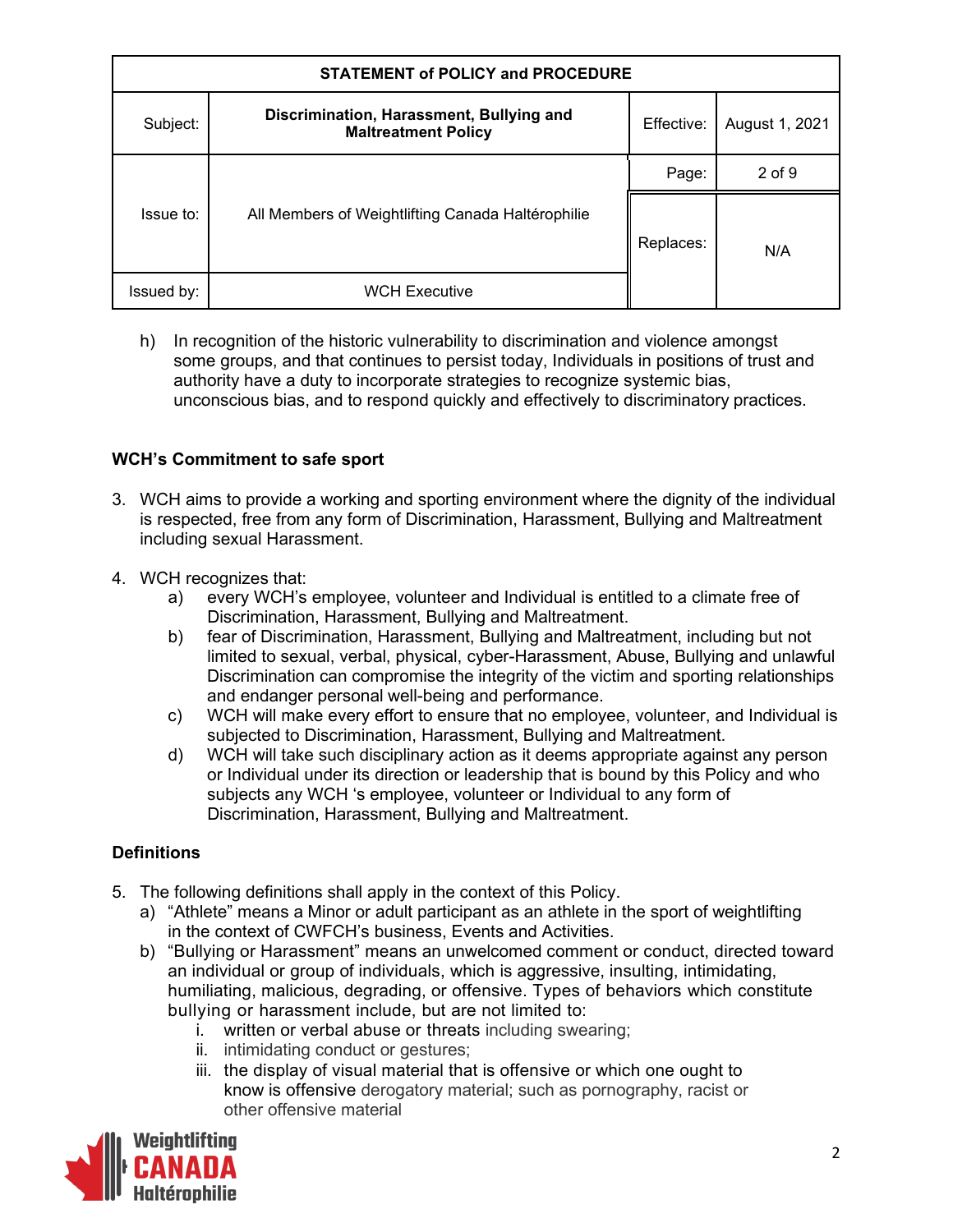| <b>STATEMENT of POLICY and PROCEDURE</b> |                                                                        |            |                |
|------------------------------------------|------------------------------------------------------------------------|------------|----------------|
| Subject:                                 | Discrimination, Harassment, Bullying and<br><b>Maltreatment Policy</b> | Effective: | August 1, 2021 |
|                                          |                                                                        | Page:      | 3 of 9         |
| Issue to:                                | All Members of Weightlifting Canada Haltérophilie                      | Replaces:  | N/A            |
| Issued by:                               | <b>WCH Executive</b>                                                   |            |                |

- iv. unwelcome remarks, jokes, comments, innuendo or taunting about a person's looks, body, attire, age, race, religion, sex or sexual orientation
- v. leering or other suggestive or obscene gestures
- vi. condescending, paternalistic or patronizing behaviour which is intended to undermine self-esteem, diminish performance or adversely affect working conditions or sport environment
- vii. practical jokes which cause awkwardness or embarrassment, endanger a person's safety or negatively affect performance
- viii. unwanted and unwelcome physical contact including touching, petting, pinching, or kissing
- ix. unwelcome sexual flirtations, advances, requests for sexual favors or invitations whether indirect or explicit;
- x. physical or sexual assault
- xi. vandalism of personal property
- xii. abuse of authority which undermines performance or threatens an individual's career
- xiii. racial, religious, or ethnic slurs
- xiv.any other unwelcomed behaviours that constitute Bullying or Harassment as determined by the Independent Complaint Assessor at his or her discretion.
- c) "Business, Events or Activities" means any day-to-day business, official and social event, competition, conference and meeting, training camp and any other event, competition, activity sanctioned or organized by WCH.
- d) "Club" means a weightlifting club affiliated with and member of a PSO or WCH.
- e) "Code of Conduct and Ethics" means WCH's Code of Conduct and Ethics and any other code of conduct provisions embodied in agreements with a WCH Member or Individual.
- f) "Complaint" means an official written complaint filed with by a Member or Individual to the Independent Complaint Assessor as defined in the Discipline and Complaints Policy and Procedure.
- g) "Complainant" means an Individual, a witness or observer who makes a report or files a Complaint of an incident of *Maltreatment* or suspicions of an incident of *Maltreatment* or Discrimination, Harassment, Bullying and Maltreatment.
- h) "Consent by a Person over the Age of Majority or *Consent"* means as defined in Canada's *Criminal Code* as the voluntary agreement to engage in the sexual activity in question. The law focuses on what the person was actually thinking and feeling at the time of the sexual activity. Sexual touching is only lawful if the person affirmatively communicated their consent, whether through words or conduct. Silence or passivity does not equal consent. Sexual activity is only legal when both parties consent. The *Criminal Code* also says there is no consent when:

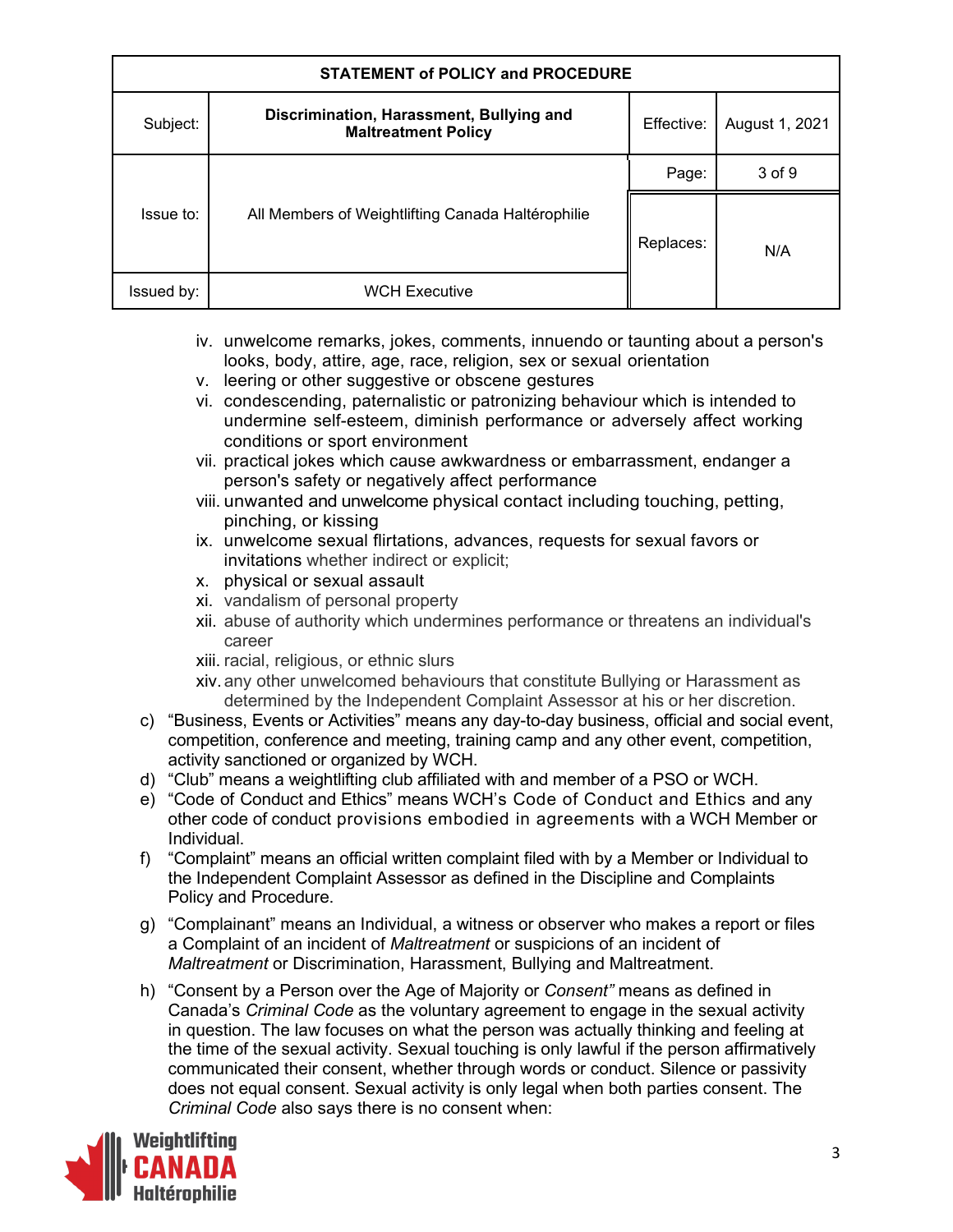| <b>STATEMENT of POLICY and PROCEDURE</b> |                                                                        |            |                |
|------------------------------------------|------------------------------------------------------------------------|------------|----------------|
| Subject:                                 | Discrimination, Harassment, Bullying and<br><b>Maltreatment Policy</b> | Effective: | August 1, 2021 |
|                                          |                                                                        | Page:      | 4 of 9         |
| Issue to:                                | All Members of Weightlifting Canada Haltérophilie                      | Replaces:  | N/A            |
| Issued by:                               | <b>WCH Executive</b>                                                   |            |                |

- i. Someone says or does something that shows they are not consenting to an activity;
- ii. Someone says or does something to show they are not agreeing to continue an activity that has already started;
- iii. Someone is incapable of consenting to the activity, because, for example, they are unconscious;
- iv. The consent is a result of a someone abusing a position of trust, power or authority or someone consents on someone else's behalf. A person cannot say they mistakenly believed a person was consenting if: that belief is based on their own intoxication; they were reckless about whether the person was consenting; they chose to ignore things that would tell them there was a lack of consent; or they didn't take proper steps to check if there was consent.
- i) "Disclosure" means the sharing of information by an Individual regarding an incident or a pattern of *Maltreatment* experienced by that *Individual. Disclosure* does not constitute a formal report that initiates a process of investigation to address the *Maltreatment*.
- j) "Discrimination" means an unlawful discrimination includes but is not limited to, discrimination on the basis of race, colour, national place of origin, ancestry, sex (including pregnancy), religious beliefs, age, physical or mental disability, sexual orientation, gender identity or expression, family or marital status, or any other ground or characteristic protected under applicable provincial human rights legislations.
- k) "Duty to Report under Child Protection Legislation" means a legal duty to report is mandated by law, and the requirement varies by province depending on provincial legislation. Everyone has a duty to report child abuse and neglect under Canadian child welfare laws. Professionals who work with children and youth have an added responsibility to report. Adults are obliged to report child *Maltreatment* if there is knowledge or suspicion that it is occurring. This is called the "duty to report." Every person in Canada has the duty to report known or suspected child *Maltreatment* by law. Known or suspected abuse or *Neglect* of a child must be reported to: local child welfare services (e.g., children's aid society or child and family services agency), or provincial/territorial social service ministries or departments, or local police.
- l) "Duty to Report Concerns Outside of Child Protection Legislation" means that the Individuals have a duty to report concerns of inappropriate conduct of other *Individuals* to uphold the ethical standards and values of Canadian sport. *Reporting*  inappropriate conduct is important to ensure proper action is taken and expectations are re-established. By addressing inappropriate conduct, a collective responsibility to protect *Individuals* from *Maltreatmen*t is enacted.

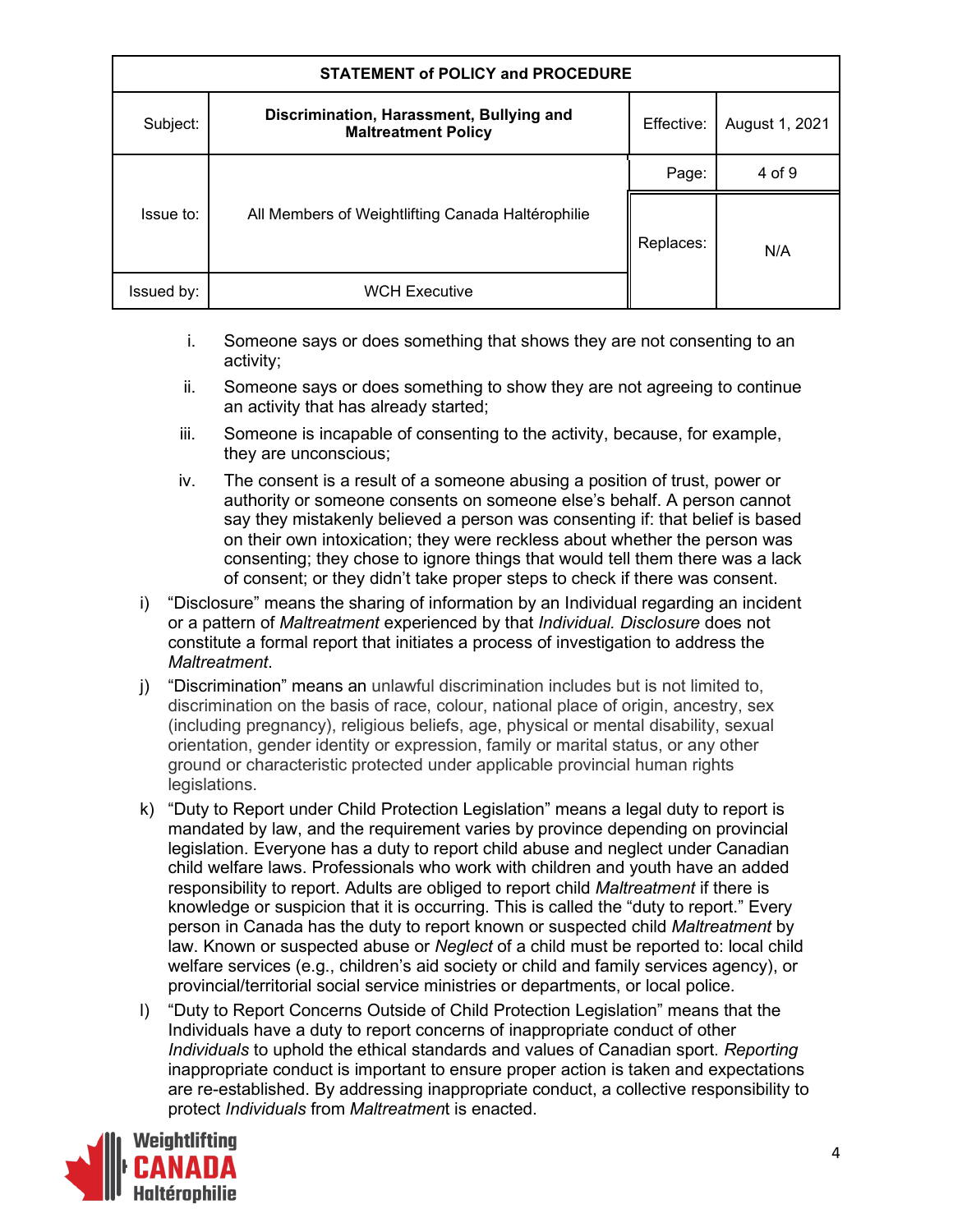| <b>STATEMENT of POLICY and PROCEDURE</b> |                                                                        |            |                |  |
|------------------------------------------|------------------------------------------------------------------------|------------|----------------|--|
| Subject:                                 | Discrimination, Harassment, Bullying and<br><b>Maltreatment Policy</b> | Effective: | August 1, 2021 |  |
|                                          |                                                                        | Page:      | 5 of 9         |  |
| Issue to:                                | All Members of Weightlifting Canada Haltérophilie                      | Replaces:  | N/A            |  |
| Issued by:                               | <b>WCH Executive</b>                                                   |            |                |  |

- m) "Grooming" means a Deliberate conduct by an *Individual* to sexualize a relationship with a *Minor* that involves the gradual blurring of boundaries and normalization of inappropriate and sexually abusive behaviour. During the grooming process, the *Individual* will gain the trust of the *Minor* and protective adults and peers around the *Minor* often under the guise of an existing relationship. Manipulation tactics are then used to blur perceptions and gain further access to and private time with the *Minor* in order to abuse or exploit the *Minor. Grooming* can occur whether or not harm is intended or results from the behaviour.
- n) "Individual" means means every individual engaged in WCH's business, Events and Activities and that is subject either by contract, membership or registration to this Policy and the Universal Code of Conduct to Prevent and Address Maltreatment in Sport (UCCMS). Individuals include but not limited to, athletes, coaches, officials, volunteers, directors, parents or registrants, officers, team managers, team captains, medical and paramedical personnel, administrators.
- o) "Independent Complaint Assessor or ICA" means an independent third party responsible for receiving reported Incidents and Complaints and determining the appropriate course of action in accordance with the Discipline and Complaints Policy and Procedure.
- p) "Investigation" means an investigation conducted either by the ICA or an external investigator appointed by the ICA.
- q) "Major or Minor Infractions" means Infractions defined and described in WCH's Discipline and Complaint Policy Procedure and WCH Policies.
- r) "Minor" means an individual who is under the age of majority at the time and in the jurisdiction where the alleged *Maltreatment* occurred. It is the responsibility of the adult to know the age of a Minor:

| <b>Province or Territory</b> | Definition of child for purposes of<br>protection |
|------------------------------|---------------------------------------------------|
| Newfoundland and Labrador    | under 16 years old                                |
| <b>Prince Edward Island</b>  | under 18 years old                                |
| Nova Scotia                  | under 19 years old                                |
| <b>New Brunswick</b>         | under 19 years old                                |
| Quebec                       | under 18 years old                                |
| Ontario                      | under 18 years old                                |
| Manitoba                     | under 18 years old                                |
| Saskatchewan                 | under 16 years old                                |

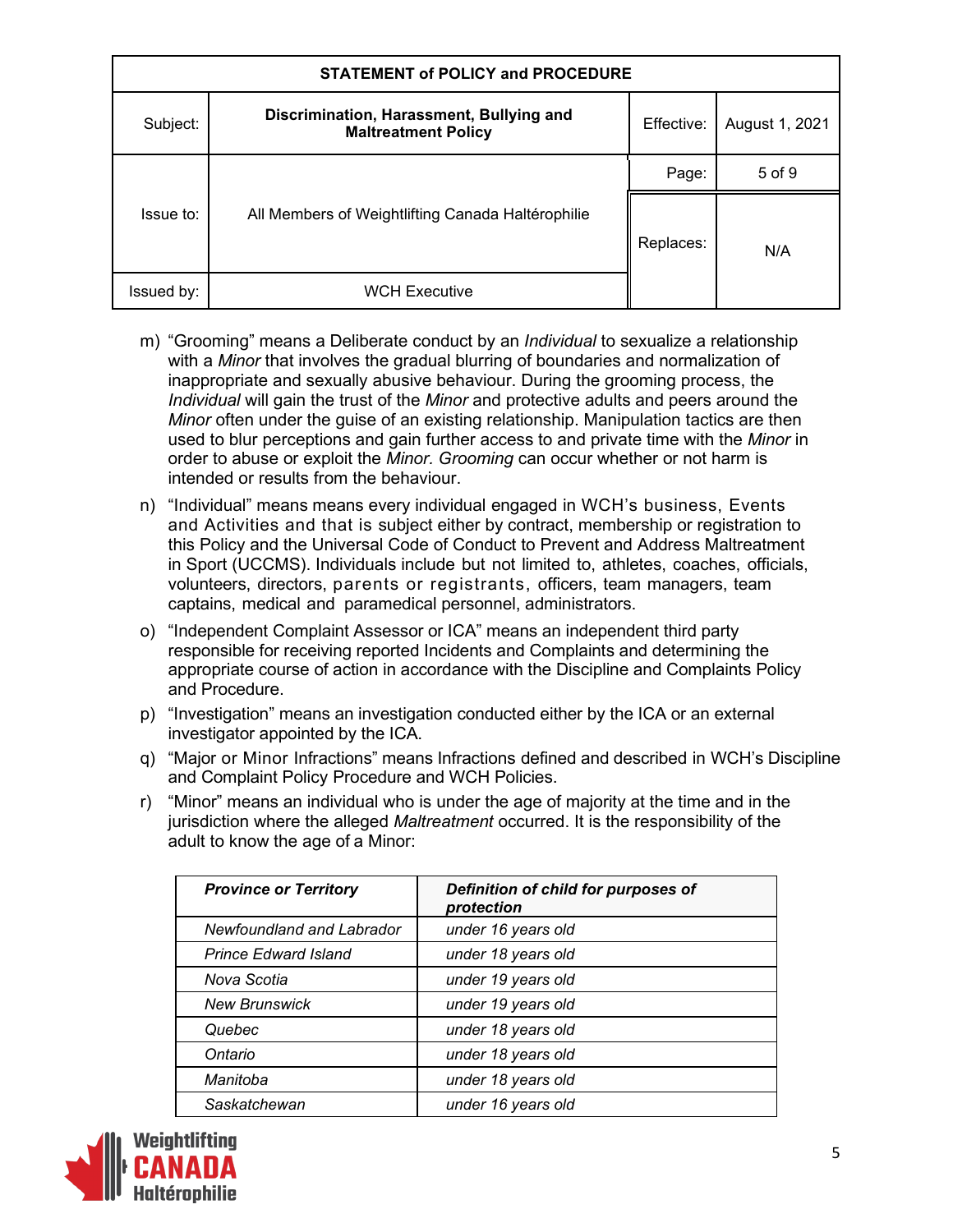| <b>STATEMENT of POLICY and PROCEDURE</b> |                                                                        |            |                |
|------------------------------------------|------------------------------------------------------------------------|------------|----------------|
| Subject:                                 | Discrimination, Harassment, Bullying and<br><b>Maltreatment Policy</b> | Effective: | August 1, 2021 |
|                                          |                                                                        | Page:      | 6 of 9         |
| Issue to:                                | All Members of Weightlifting Canada Haltérophilie                      | Replaces:  | N/A            |
| Issued by:                               | <b>WCH Executive</b>                                                   |            |                |

| Alberta                      | under 18 years old |
|------------------------------|--------------------|
| <b>British Columbia</b>      | under 19 years old |
| Yukon                        | under 19 years old |
| <b>Northwest Territories</b> | under 16 years old |
| Nunavut                      | under 16 years old |

- s) "Maltreatment" means volitional acts that result in harm or the potential for physical or psychological harm. Any of the various prohibited behaviours and conduct described in this Policy.
- t) "Neglect" means any pattern or a single serious incident of lack of reasonable care, inattention to an *Individual's* needs, nurturing or well-being, or omissions in care. *Neglect* is determined by the objective behaviour but the behaviour must be evaluated with consideration given to the *Individual's* needs and requirements, not whether harm is intended or results from the behaviour.
- u) "Physical Maltreatment" means any pattern or a single serious incident of deliberate conduct that has the potential to be harmful to the physical well-being of the *Individual*. *Physical Maltreatment* includes, without limitation, contact or noncontact infliction of physical harm. *Physical Maltreatment* is determined by the objective behaviour, not whether harm is intended or results from the behaviour.
- v) "Power Imbalance" means a *Power Imbalance* may exist where, based on the totality of the circumstances, an *Individual* has supervisory, evaluative, a duty of care, or other authority over another *Individual.* A *Power Imbalance* may also exist between an *Individual* and other adults involved in sport in positions such as high-performance directors, sport specific health-care providers, sport science support staff, care or support persons, guides or pilots. *Maltreatment* occurs when this power is misused. Once a coach-*Athlete* relationship is established, a *Power Imbalance* is presumed to exist throughout the coach-*Athlete* relationship, regardless of age, and is presumed to continue for *Minor Athletes* after the coach-*Athlete* relationship terminates or until the *Athlete* reaches 25 years of age. A *Power Imbalance* may exist, but is not presumed, where an intimate relationship existed before the sport relationship commenced (e.g., a relationship between two spouses or life partners, or a sexual relationship between consenting adults that preceded the sport relationship).
- w) "Provincial Sports Organization or PSO" means means WCH recognized Provincial sport organization responsible for weightlifting in its territory.
- x) "Psychological Maltreatment" means any pattern or a single serious incident of deliberate conduct that has the potential to be harmful to the psychological well-being of the *Individual*. *Psychological Maltreatment* includes, without limitation, verbal

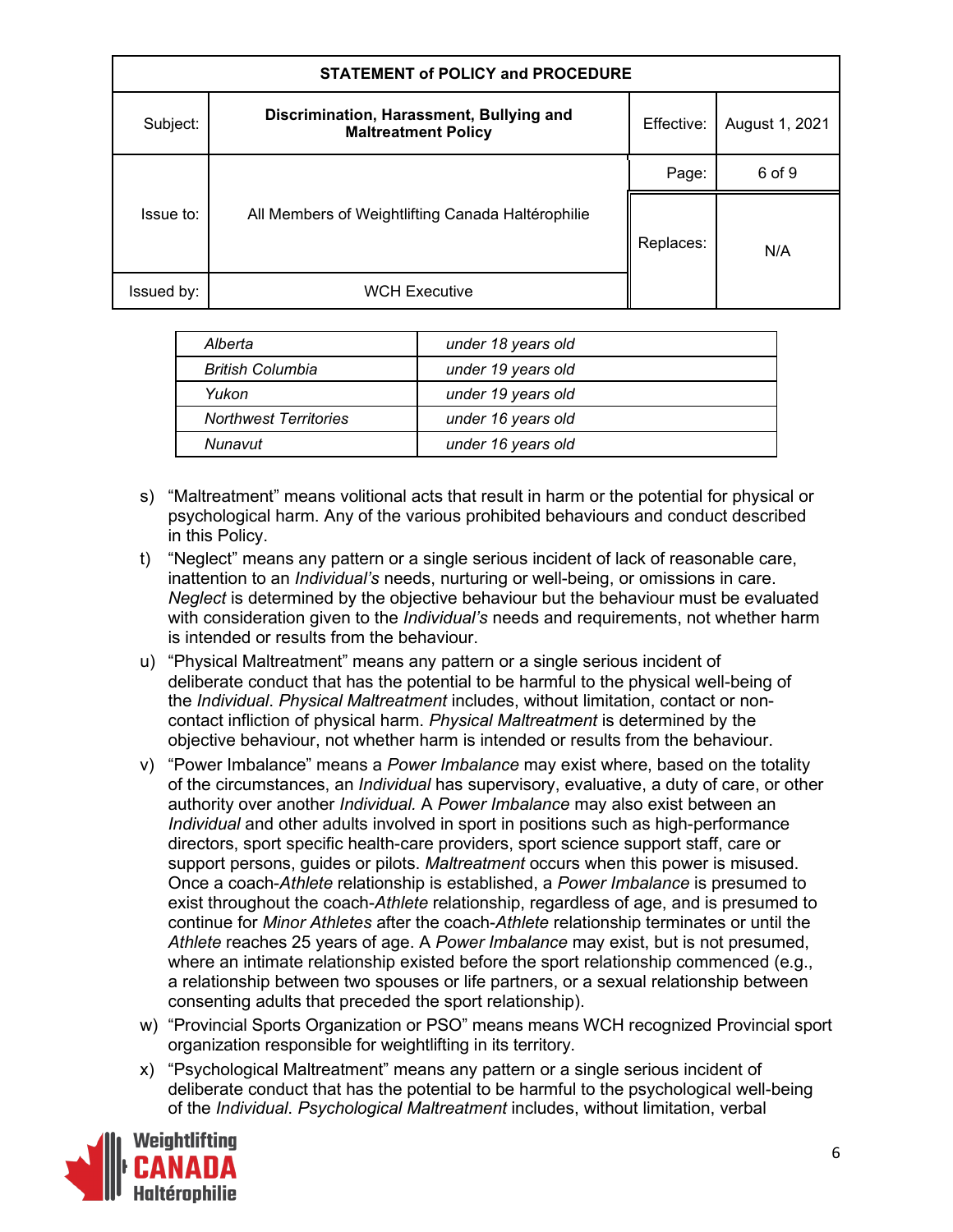| <b>STATEMENT of POLICY and PROCEDURE</b> |                                                                        |            |                |  |
|------------------------------------------|------------------------------------------------------------------------|------------|----------------|--|
| Subject:                                 | Discrimination, Harassment, Bullying and<br><b>Maltreatment Policy</b> | Effective: | August 1, 2021 |  |
|                                          |                                                                        | Page:      | 7 of 9         |  |
| Issue to:                                | All Members of Weightlifting Canada Haltérophilie                      | Replaces:  | N/A            |  |
| Issued by:                               | <b>WCH Executive</b>                                                   |            |                |  |

conduct, non-assaultive physical conduct, and conduct that denies attention or support. *Psychological Maltreatment* is determined by the objective behaviour, not whether harm is intended or results from the behaviour.

- y) "Reporting or Report" means the provision of information in writing by any person or an *Individual* to WCH's Independent Complaint Assessor or a Child Protection Agency, the Police or any agency responsible for receiving the report regarding *Maltreatment. Reporting* may occur through either: (i), the *Complainant* (of any age) or the one who experienced the *Maltreatment*, or (ii) an Incident Reporter or a witness – someone who witnessed the *Maltreatment* or otherwise knows or suspects *Maltreatment*. In either case, the intention of *Reporting* is to initiate an independent assessment process, which could result in disciplinary action being taken against the *Respondent*.
- z) "Reported Incident" means an incident during which a possible Discrimination, Harassment, Bullying and Maltreatment misconduct might have occurred and that is reported to WCH, the ICA or an external agency.
- aa) "Respondent" means an *Individual* who is alleged to have engaged in *Maltreatment* and thereby to have violated the UCCMS and WCH Policy.
- bb) "Sexual activity with a Minor" means a criminal offence as a sexual activity with a person under the age of 18 years when the other person is in a position of trust or authority.
- cc) "Sexual Maltreatment involving a Child" means any form of adult/child sexualized interaction constitutes child sexual abuse. Sexual abuse of a child may occur through behaviours that do or do not involve actual physical contact.
- dd) "Sexual Maltreatment involving a person over the Age of Majority" means any sexual act, whether physical or psychological in nature, that is committed, threatened, or attempted against an *Individual* without the *Individual's Consent.* It includes any act targeting an *Individual's* sexuality, gender identity or expression, that is committed, threatened, or attempted against an Individual without that Individual's Consent, and includes but is not limited to, the Criminal Code Offences of sexual assault, sexual exploitation, sexual interference, invitation to sexual touching, indecent exposure, voyeurism and non-consensual distribution of sexual/intimate images. Sexual Maltreatment also includes sexual harassment and stalking, cyber harassment, and cyber stalking of a sexual nature. Sexual Maltreatment can take place through any form or means of communication (e.g. online, social media, verbal, written, visual, hazing, or through a third party).

## **Application**

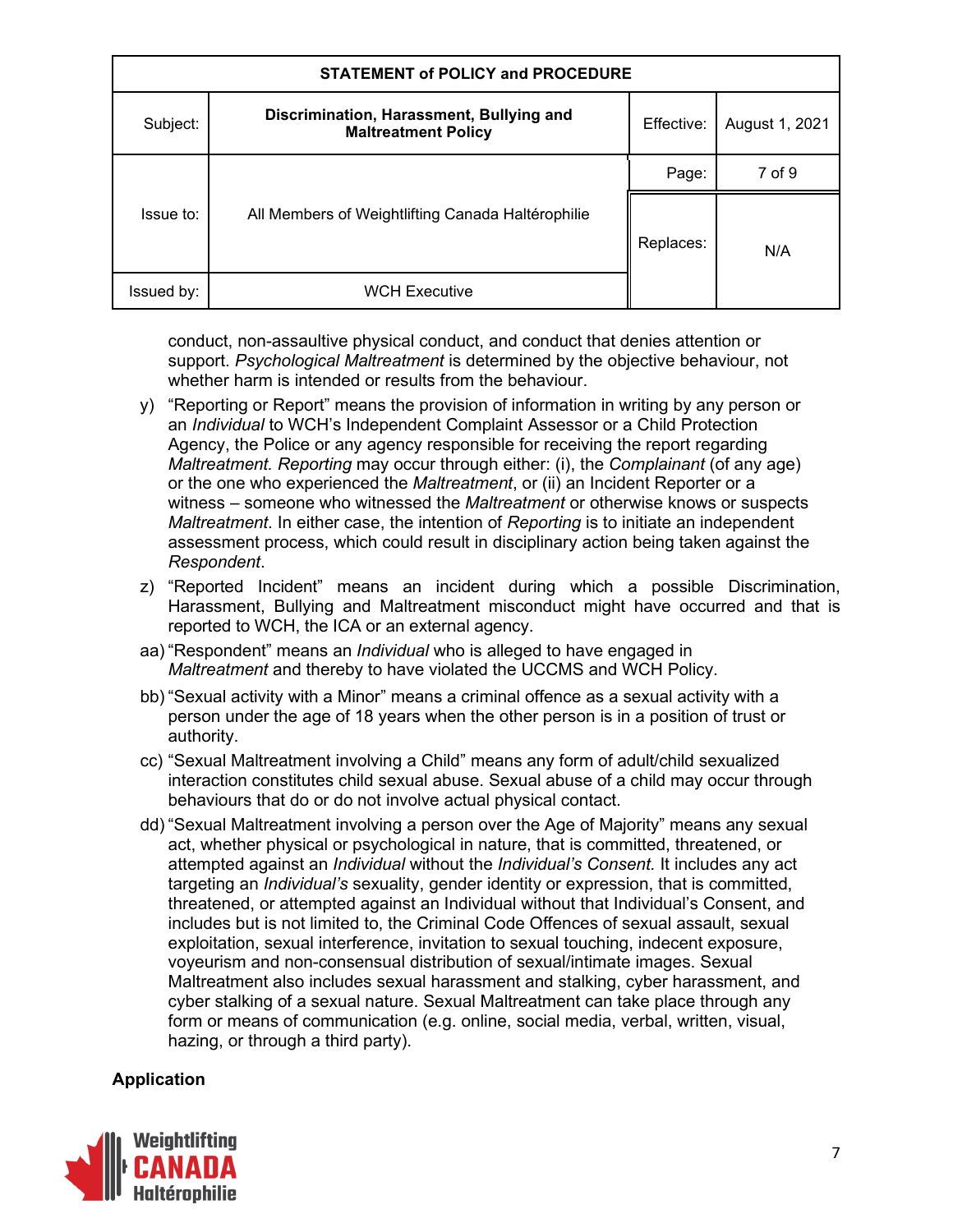| <b>STATEMENT of POLICY and PROCEDURE</b> |                                                                        |            |                |
|------------------------------------------|------------------------------------------------------------------------|------------|----------------|
| Subject:                                 | Discrimination, Harassment, Bullying and<br><b>Maltreatment Policy</b> | Effective: | August 1, 2021 |
|                                          |                                                                        | Page:      | 8 of 9         |
| Issue to:                                | All Members of Weightlifting Canada Haltérophilie                      | Replaces:  | N/A            |
| Issued by:                               | <b>WCH Executive</b>                                                   |            |                |

- 6. This Policy applies to all employees, volunteers, and Individuals of WCH, and any other person or Individual involved with WCH's programs, business, Events and Activities. It applies to Discrimination, Harassment, Bullying and Maltreatment which may occur during all WCH's programs, Business, Events and Activities regardless of location.
- 7. Situations of Discrimination, Harassment, Bullying and Maltreatment occurring at the Provincial Sport Organization or Club's level shall be dealt with in accordance with the Provincial Sport Organization or Club's applicable policy. In absence of a Provincial Sport Organization or Club's Discrimination, Harassment, Bullying and Maltreatment Policy, WCH may decide, at its own discretion, to manage the situation in accordance with this Policy and its Discipline and Complaint Policy and Procedure.

### **Confidentiality**

- 8. WCH recognizes that it can be extremely difficult to come forward with a Complaint of Discrimination, Harassment, Bullying and Maltreatment and that it can also be devastating to be wrongly accused of such misconducts. WCH recognizes the interests of both the Complainant and the Respondent in keeping the matter confidential.
- 9. WCH will not disclose the existence of a Complaint or situation or Discrimination, Harassment, Bullying and Maltreatment, the name of the discriminated or harassed person or Individual or the alleged Respondent or the circumstances related to the situation to any person except where disclosure is necessary for the purpose of investigating and /or taking disciplinary action or as required by law.

## **Complaint Procedure**

- 10. A person or Individual who experiences Discrimination, Harassment, Bullying and Maltreatment is encouraged, when appropriate, to make it known to the harasser that the behaviour is unwelcome, offensive, and contrary to this Policy.
- 11. If confronting the harasser is not possible, or if after confronting the harasser the Discrimination, Harassment, Bullying and Maltreatment continues, the Complainant may request a meeting with the Independent Complaint Assessor for support and advice.
- 12. An Individual who believes that he or she has been the victim or witness of a Discrimination, Harassment, Bullying and Maltreatment misconduct has the right
	- a) To contact the to Independent Complaint Assessor in full confidence.
	- b) To file a Complaint or Reported Incident under WCH's Discipline and Complaints Policy and Procedure, without fear of embarrassment or retaliation; and